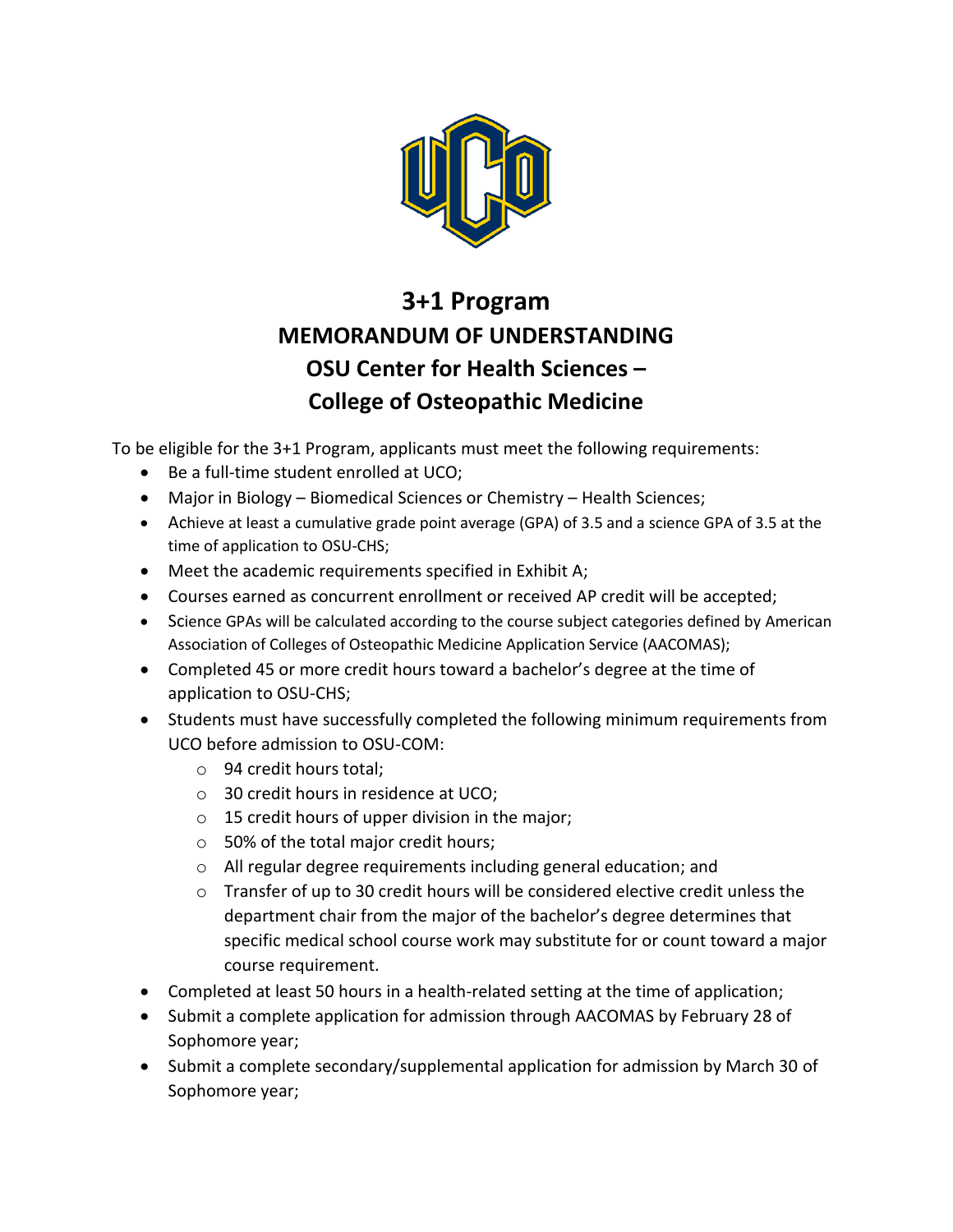- Student must schedule an interview by February 15 with the UCO Pre-Health Advisory Committee (PAC) for a letter of recommendation before interviewing with the OSU-CHS Interview Committee. Interview will be scheduled in the student's sophomore year;
- Submit one letter from the Pre-Health Advisory Committee (PAC);
- Participate in a personal interview with the Admissions Committee of OSU-CHS during the spring semester of your sophomore year; and
- Must have valid CASPer Situational Judgement test score on file by April 2022.

Students must meet with their Academic Advisor annually to review the course sequence for the approved 3+1 major to ensure all the academic requirements for their undergraduate degree as well as the 3+1 Program are met before matriculating to OSU-COM.

Students who meet these requirements will be eligible for the 3+1 Program. Students must check the appropriate box on their secondary/supplemental application to indicate they have met the 3+1 Program requirements. Following an in-person interview, the Chair of the Admissions Committee will notify applicants of the Admissions Committee's decision by May 15, 2022. The applicant will either be granted provisional early acceptance into the 3+1 Program or be invited to apply for as a traditional applicant admission in a later application cycle.

Students who are provisionally accepted into the 3+1 program must fulfill the following requirements to maintain their acceptance:

- Maintain an overall grade point average (GPA) of at least a 3.5 and science GPA of 3.5. GPA will be calculated at the time of application and before matriculation to OSU-CHS;
- Submit a qualifying score of at least a 492 on the Medical College Admission Test (MCAT) by April of their junior year;
- Complete all remaining undergraduate coursework required for the approved 3+1 degree plan during their junior year at UCO;
- Request in May of junior year transcripts from UCO indicating that the student has met all academic requirements for the 3+1-degree plan outlined in Exhibit A;
- Student will visit with the academic advisor at the end of their junior year for a degree check to review that they have completed the course requirements needed for the program. Then they will meet with the UCO Registrar with the degree plan to sign the appropriate form indicating the student has met the academic requirements in the specified time frame;
- Provide a completed Educational Records Release Authorization Form to the UCO office of Student Conduct (OSC) by the end of the spring semester of their junior year. To maintain continued acceptance, the results from the UCO OSC form must reflect that the student has not been found "responsible" for any University policy violations. If the student is found of any policy violations, it may be reviewed further; and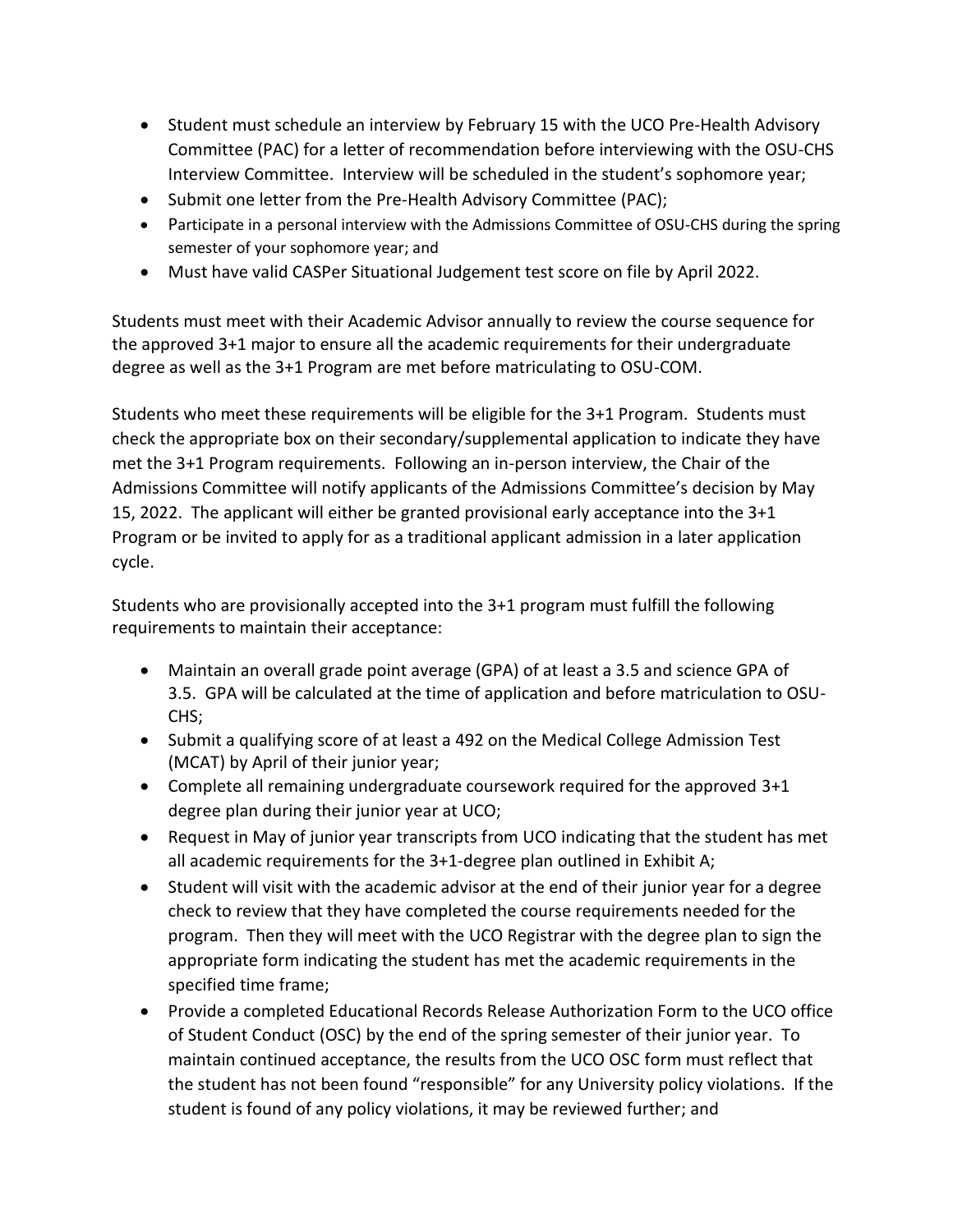• OSU-COM may revoke admissions to the 3+1 Program to any student with student violations or conduct issues.

After completing the first year of medical school at OSU-COM and prior to enrolling in courses for the second year of medical school, 3+1 Program students must:

- Apply for graduation to UCO by March 1 to be included in the May ceremony. Students will be allowed to participate in commencement, but they will not officially have a degree conferred until August.
- Student will visit an academic advisor prior to submitting transcripts to discuss all processes and forms necessary to finalize the graduation process. In general, the first year of medical school classes can be used to satisfy the remaining credits needed for the Biology Biomedical Sciences or Chemistry Health Sciences majors at UCO, provided the student obtains a "C" or better in the classes that count for credit at UCO.

## *Exhibit A: Academic Requirements*

To qualify for the 3+1 Program, Oklahoma State University - Center for Health Sciences (OSU-CHS) and University of Central Oklahoma (UCO) agree that applicants must complete the following academic requirements for program consideration.

| <b>Chemistry - Health Sciences</b> |                                   |                        |                                   |  |  |  |
|------------------------------------|-----------------------------------|------------------------|-----------------------------------|--|--|--|
| <b>Freshmen Year</b>               |                                   |                        |                                   |  |  |  |
| <b>Fall Semester</b>               |                                   | <b>Spring Semester</b> |                                   |  |  |  |
| <b>ENG 1113</b>                    | <b>English Composition</b>        | <b>ENGL 1213</b>       | English Composition and           |  |  |  |
|                                    | (University Core)                 |                        | Research (University Core)        |  |  |  |
| <b>BIO 1204</b>                    | Biology for Majors: Principles or | <b>BIO 1225</b>        | Biology for Majors: Diversity; or |  |  |  |
|                                    | BIO 1225 Biology for Majors:      |                        | BIO 1204 Biology for Majors:      |  |  |  |
|                                    | Diversity                         |                        | Principles                        |  |  |  |
| <b>CHEM 1103</b>                   | <b>General Chemistry I</b>        | <b>CHEM 1223</b>       | <b>General Chemistry II</b>       |  |  |  |
| <b>CHEM 1112</b>                   | General Chemistry I Rec/Lab       | <b>CHEM 1232</b>       | General Chemistry II Rec/Lab      |  |  |  |
| <b>MATH 2153</b>                   | <b>Bio-Calculus</b>               | <b>STAT 2103</b>       | Introduction to Statistics for    |  |  |  |
|                                    |                                   |                        | <b>Sciences</b>                   |  |  |  |
|                                    | 15 Hours                          |                        | 16 Hours                          |  |  |  |
|                                    | Summer                            |                        |                                   |  |  |  |
| <b>CHEM 3303</b>                   | <b>Organic Chemistry I</b>        |                        |                                   |  |  |  |
| <b>CHEM 3312</b>                   | Organic Chemistry I Lab           |                        |                                   |  |  |  |
| <b>HLTH 1112</b>                   | Healthy Life Skills (University   |                        |                                   |  |  |  |
|                                    | Core)                             |                        |                                   |  |  |  |
|                                    | 7 Hours                           |                        |                                   |  |  |  |
| <b>Sophomore Year</b>              |                                   |                        |                                   |  |  |  |
| <b>Fall Semester</b>               |                                   | <b>Spring Semester</b> |                                   |  |  |  |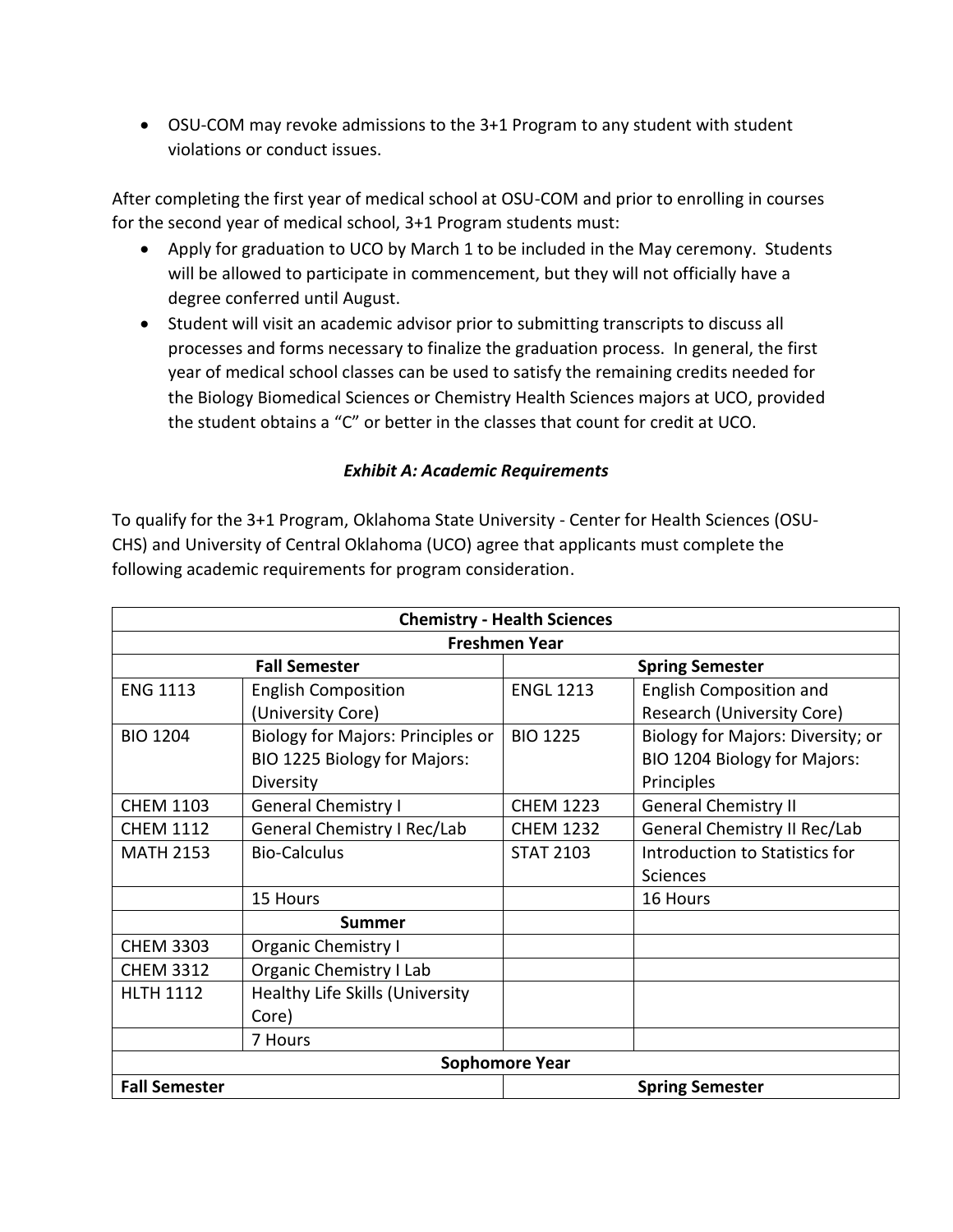| <b>CHEM 3323</b>            | <b>Organic Chemistry II</b>                                                           | <b>CHEM 2104</b>                     | Quantitative Analysis and Lab                                                   |  |  |  |
|-----------------------------|---------------------------------------------------------------------------------------|--------------------------------------|---------------------------------------------------------------------------------|--|--|--|
| <b>CHEM 3332</b>            | Organic Chemistry II Lab                                                              | <b>CHEM 2621</b>                     | Professionalism in Chemistry I                                                  |  |  |  |
| <b>BIO 2203</b>             | Cell Biology                                                                          | <b>PHYS 1214</b>                     | <b>General Physics II and Lab</b>                                               |  |  |  |
| <b>PHYS 1114</b>            | <b>General Physics I and Lab</b>                                                      | PSY 1103                             | <b>General Psychology (University</b><br>Core)                                  |  |  |  |
| <b>MCOM 1103</b>            | <b>Fundamentals of Speech</b><br>(University Core)                                    | POL 1113                             | American National Government<br>(University Core)                               |  |  |  |
| <b>BIOL 2000</b>            | <b>Introduction to Health Careers</b>                                                 |                                      |                                                                                 |  |  |  |
|                             | 16 Hours                                                                              |                                      | 15 Hours                                                                        |  |  |  |
|                             | <b>Summer</b>                                                                         |                                      |                                                                                 |  |  |  |
| xxx3                        | Elective Life Skill (NTRN 1513 or<br>FNRL 3483 rec) (University<br>Core)              | HUM 2113 or<br>2223                  | <b>General Humanities (University</b><br>Core)                                  |  |  |  |
| <b>Junior Year</b>          |                                                                                       |                                      |                                                                                 |  |  |  |
|                             | <b>Fall Semester</b>                                                                  |                                      | <b>Spring Semester</b>                                                          |  |  |  |
| <b>CHEM 3454</b>            | <b>Fundamentals of Instrument</b><br>Analysis and Lab                                 | <b>CHEM 3203</b>                     | <b>Introduction to Physical</b><br>Chemistry                                    |  |  |  |
| <b>CHEM 3621</b>            | Professionalism in Chemistry II                                                       | CHEM 3/4xx3                          | <b>Upper Division CHEM Elective</b><br>(CHEM 4103 rec)                          |  |  |  |
| <b>BIO 3054</b>             | Microbiology for Majors and<br>Lab                                                    | <b>CHEM 4892</b>                     | Capstone for Chemistry                                                          |  |  |  |
| <b>CHEM 3403</b>            | <b>Biochemistry I</b>                                                                 | xxx3/4                               | Foreign Language and Cultural<br>Analysis (University Core)                     |  |  |  |
| <b>HIST 1483 or</b><br>1493 | History of U.S. (University Core)                                                     | PHIL xxx3                            | Critical Inquiry (University Core)                                              |  |  |  |
|                             | 15 Hours                                                                              |                                      | 14 - 15 Hours                                                                   |  |  |  |
|                             |                                                                                       | <b>Biology - Biomedical Sciences</b> |                                                                                 |  |  |  |
|                             |                                                                                       | <b>Freshmen Year</b>                 |                                                                                 |  |  |  |
|                             | <b>Fall Semester</b>                                                                  |                                      | <b>Spring Semester</b>                                                          |  |  |  |
| <b>ENG 1113</b>             | <b>English Composition I</b><br>(University Core)                                     | <b>ENGL 1213</b>                     | <b>English Composition and</b><br>Research (University Core)                    |  |  |  |
| <b>BIO 1204</b>             | <b>Biology for Majors: Principles or</b><br>BIO 1225 Biology for Majors:<br>Diversity | <b>BIO 1225</b>                      | Biology for Majors: Diversity; or<br>BIO 1204 Biology for Majors:<br>Principles |  |  |  |
| <b>CHEM 1103</b>            | <b>General Chemistry I</b>                                                            | <b>CHEM 1223</b>                     | <b>General Chemistry II</b>                                                     |  |  |  |
| <b>CHEM 1112</b>            | General Chemistry I Rec/Lab                                                           | <b>CHEM 1232</b>                     | General Chemistry II Lab<br>Rec/Lab                                             |  |  |  |
| <b>MATH 2153</b>            | <b>Bio-Calculus</b>                                                                   | <b>STAT 2103</b>                     | Introduction to Statistics for<br>Sciences                                      |  |  |  |
|                             | 15 Hours                                                                              |                                      | 16 Hours                                                                        |  |  |  |
|                             | <b>Summer</b>                                                                         |                                      |                                                                                 |  |  |  |